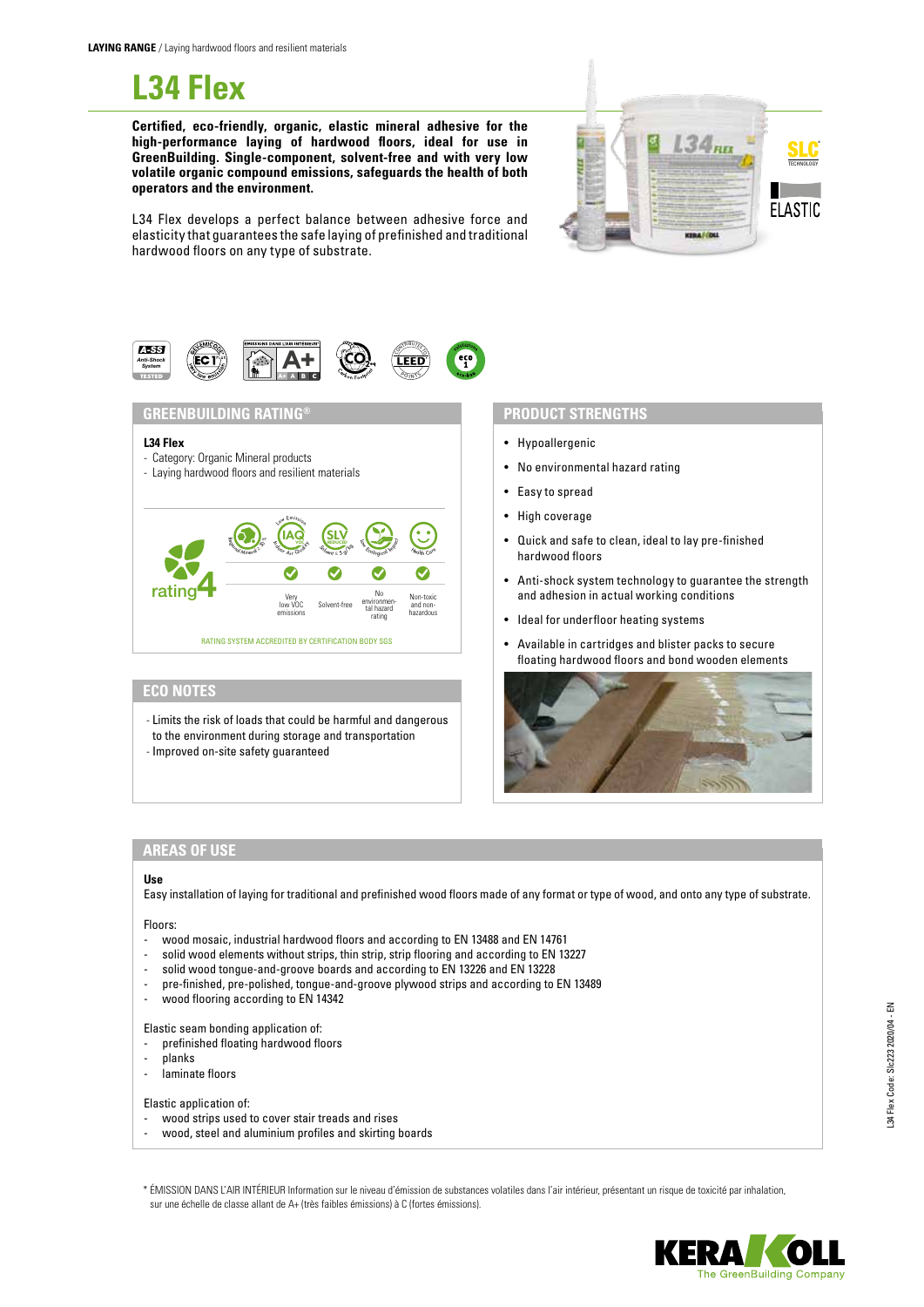# **AREAS OF USE**

#### Substrates:

- cement-based screeds
- anhydrite screeds
- screeds produced with Keracem® Eco or Keracem® Eco Prontoplus
- wood panels
- existing marble, ceramic, homogeneous tile or similar floors
- cast asphalt screeds

Interior floors in residential and commercial buildings. Suitable for heated substrates.

### **Do not use**

On substrates subject to rising damp; on heated subfloors not properly prepared; on anhydrite screeds not properly prepared and on a general basis on non-absorbent subfloors not properly prepared.

# **INSTRUCTIONS FOR USE**

## **Preparation of substrates**

Substrates must be compact, solid, level and not too rough. They must also be dimensionally stable, non-deformable, dry, clean and free of any rising moisture, cracks, dust and detaching substances. Cement-based screed or substrates consisting of marble, granite, ceramic or similar must have residual moisture at a maximum of 2% or 1.7%, in case of under floor heating. Anhydrite screeds must have residual moisture of a maximum of 0.5% or 0.2% in case of under floor heating. Cement-based screeds with high residual moisture (max 5%) or with dusty surface, flaky or weak parts must be treated with EP21.

Substrates consisting of existing marble, granite, ceramic or similar floors must be thoroughly cleaned and treated with Keragrip Eco Pulep; in case of high residual moisture (MC max 5% CM – RH max 90%) they must be treated with 3CW. Anhydrite screeds must be sanded clean using mechanical dust extraction equipment and treated with EP21. Absorbent substrates with under floor heating must be treated with EP21.

On a general basis anhydrite and heated subfloors can't be waterproofed and/or corrected with self levelling cement or gypsum-based products.

Uneven or excessively rough substrates must be adjusted and/or levelled with suitable products such as Keralevel® Eco Ultra, Keratech® Eco R30, Keratech® Eco Flex or with synthetic mortars produced with EP21 mixed with Quarzo 5.12.

Read carefully the relevant technical data sheets before using the above listed products.

#### **Preparation**

**6 and 16 kg packaging:** L34 Flex is ready for use. Open the packaging, remove the bag of desiccant and the protective cover from the surface of the adhesive. At the end of use, in case the product is not finished, it is necessary to apply carefully the clean protection film again, in order to avoid contact with air and the subsequent hardening. Insert the bag of desiccant once again before sealing the packaging with the lid.

**290 ml packaging:** L34 Flex is ready for use. Perforate the screw cap of the cartridge, cut the end of the plastic nozzle so as to create a hole of the required diameter, screw it on the cartridge, insert in the special gun and extrude.

**600 ml packaging:** L34 Flex is ready for use. Cut an end of the blister, prepare the special gun with the desired nozzle, insert the blister in the gun and extrude.

### **Application**

**Laying with total bonding:** apply L34 Flex evenly over the substrate using a suitable notched trowel (spreader no. 2 – no. 4), lay the boards on the wet adhesive, pressing down hard enough to ensure full contact with the adhesive, making sure none rises up between the strips. Leave ≈ 7 – 10 mm for expansion between the wood floor and the walls (or other vertical elements). In case of laying of hardwood floors without tongue-and-groove apply an even and not thick too layer of adhesive.

**Laying by seam bonding:** apply L34 Flex in seams using an extrusion gun. For the installation of wood or laminate floors, a seam with a diameter ≈ 6 – 8 mm must be applied perpendicularly in respect of the length of the board to be set. The diameter of the seams depends on the depth of the possible irregularities of the substrate. In every case the adhesive must not be applied with excessive thickness in order to avoid staining the varnished surface of the board. The distance between the seams must be ≈ 10 cm.

**Bonding with sound dampening matting:** stretch the matting out so that the slots are perpendicular with respect to the laying direction of the boards. Apply L34 Flex using an extrusion gun with a special V-shaped triangular nozzle (size ≈ 8x10 mm / 0.32x0.4 inches) to make sure the right amount of glue goes into each groove. Apply the product keeping the gun in a vertical position and fill all the slots. Also apply the adhesive along the perimeter of the room and in the middle of two adjacent rolls. Do not apply the adhesive on the matting. Always follow the instructions of the manufacturer of the sound dampening matting for soundproofing systems and wood

#### **Cleaning**

Remove residual traces of L34 Flex from the surface while still fresh using alcohol. The product can be removed from tools with Diluente 01 or alcohol. Once hardened, the adhesive can easily be removed from varnished surfaces by water and SuperSoap.